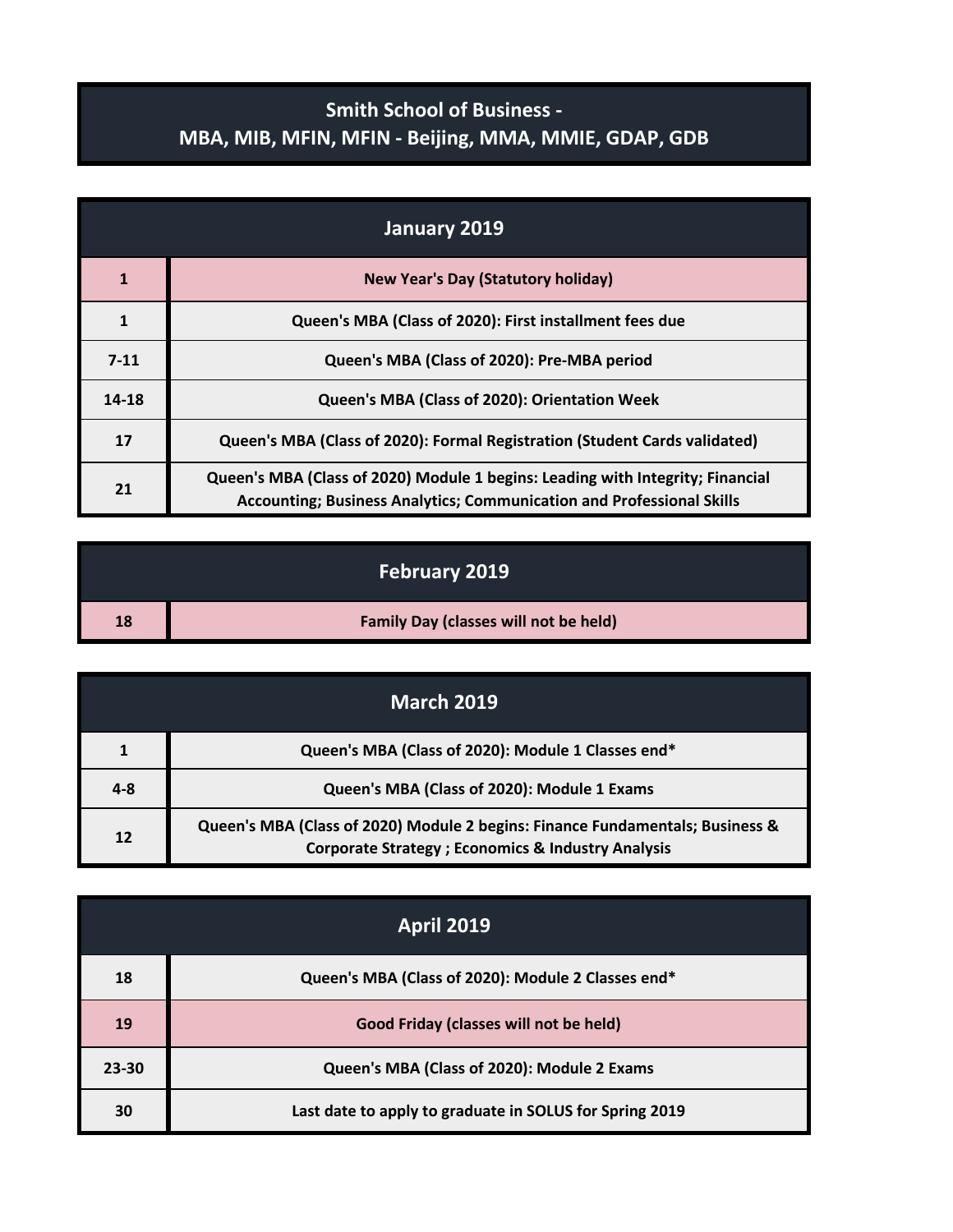| <b>May 2019</b>                     |                                                                                                                                                                |
|-------------------------------------|----------------------------------------------------------------------------------------------------------------------------------------------------------------|
| <b>Spring Convocation dates TBD</b> |                                                                                                                                                                |
| 1                                   | <b>Summer Term begins</b>                                                                                                                                      |
| 1                                   | <b>Graduate Diploma in Accounting (Class of 2019) starts</b>                                                                                                   |
| 1                                   | <b>Graduate Diploma in Business (Class of 2019) starts</b>                                                                                                     |
| 1                                   | Fee installment due - Exception: OSAP students                                                                                                                 |
| $\mathbf{1}$                        | Queen's MBA (Class of 2020) Module 3 Begins: Marketing Fundamentals; Operations;<br>Managing Information Technology; Business, Government & the Global Economy |
| 20                                  | Victoria Day (classes will not be held)                                                                                                                        |

|              | <b>June 2019</b>                                                    |
|--------------|---------------------------------------------------------------------|
| $\mathbf{1}$ | Master of Management Analytics (Class of 2020) June Section start   |
| 1            | Fee installment due - EMBA Americas - Exception: OSAP students      |
| 3            | Queen's MBA (Class of 2020) Module 3 Classes end*                   |
| $4 - 7$      | Queen's MBA (Class of 2020) Module 3 Exams                          |
| 10           | <b>Master of Finance (Class of 2020) start</b>                      |
| 10-14        | Queen's MBA (Class of 2018): Program Break*                         |
| $17 - 21$    | Queen's MBA (Class of 2020): Toronto CAC Trip* (TENTATIVE)          |
| 24           | <b>Executive MBA - Americas (Class of 2021) - Section #1 begins</b> |
| 24           | Queen's MBA (Class of 2020): Elective Course Stream begins*         |

| <b>July 2019</b> |                                                                                                 |
|------------------|-------------------------------------------------------------------------------------------------|
|                  | Graduate Diploma in Business (Class of 2019): Fee installment due - Exception: OSAP<br>students |
|                  | Canada Day (University closed. Classes will not be held)                                        |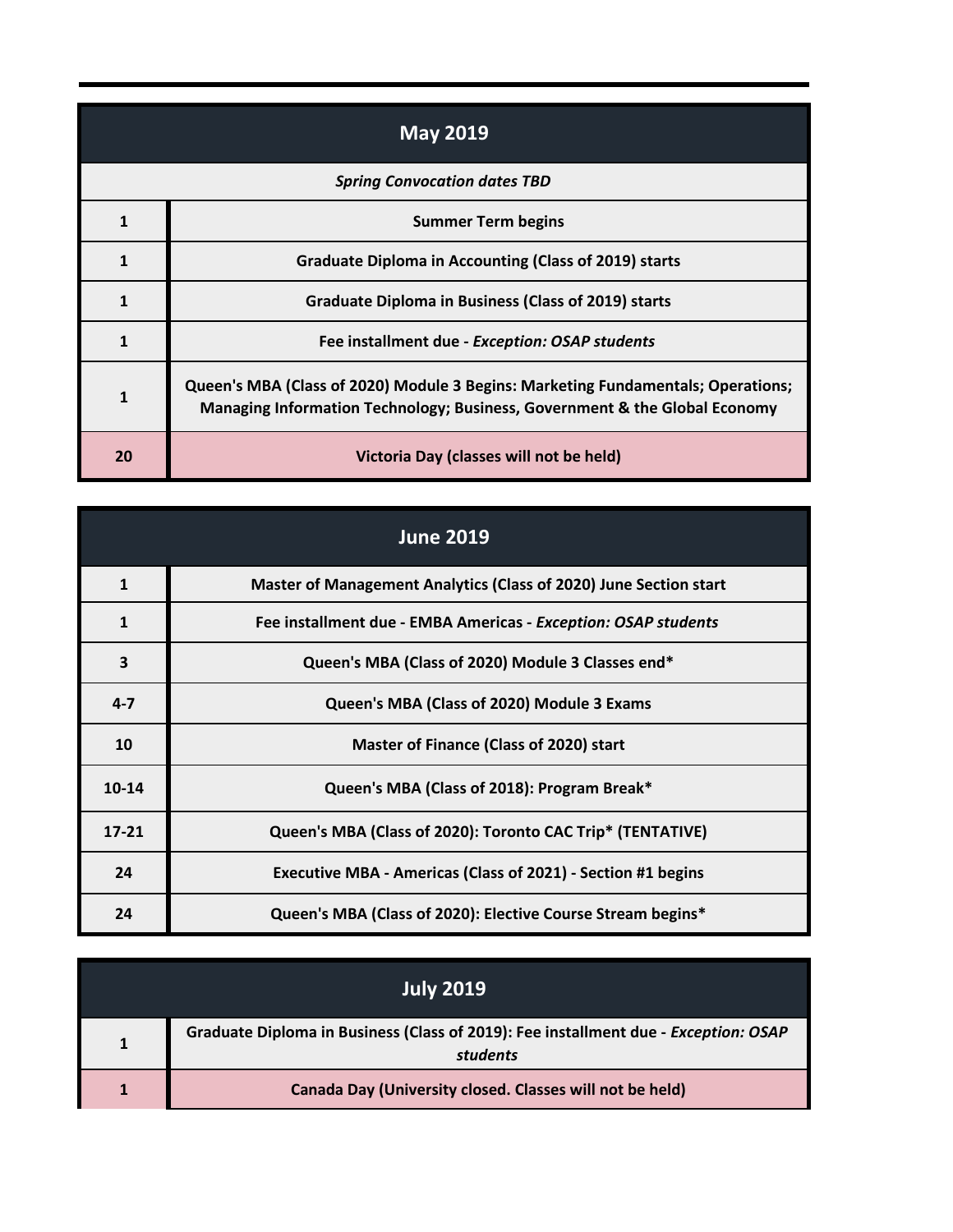|    | Executive MBA - Americas (Class of 2021) - Section #2 start        |
|----|--------------------------------------------------------------------|
| 15 | First date to apply to graduate in SOLUS for Fall 2019 (TENTATIVE) |
| 31 | <b>Graduate Diploma in Accounting (Class of 2019) ends</b>         |

| August 2019  |                                                                                       |
|--------------|---------------------------------------------------------------------------------------|
| $\mathbf{1}$ | Queen's Executive MBA (Class of 2019): Fee installment due - Exception: OSAP students |
| $\mathbf{1}$ | Master of Management Innovation and Entrepreneurship (Class of 2020) classes begin    |
| 5            | Civic Holiday (University closed. Classes will not be held)                           |
| 10           | Queen's Executive MBA (Class of 2019) start                                           |
| 30           | Graduate Diploma in Business (Class of 2019) end                                      |
| 30           | Master of International Business - Single Degree (Class of 2019) ends                 |
| 30           | Master of Management Innovation and Entrepreneurship (Class of 2019) ends             |
| 31           | <b>Summer Term ends</b>                                                               |

| September 2019 |                                                                                       |
|----------------|---------------------------------------------------------------------------------------|
|                | <b>Fall Term begins</b>                                                               |
|                | Fee installment due - Exception: OSAP students                                        |
| $\mathbf{1}$   | Queen's MBA (Class of 2020): Third installment of fees due - Exception: OSAP students |
| $\overline{2}$ | Labour Day (University closed. Classes will not be held)                              |
| 9              | Master of International Business (Class of 2020) start                                |
|                | Queen's Master of Finance - Beijing (English and Chinese) (Class of 2020) begins      |

**October 2019**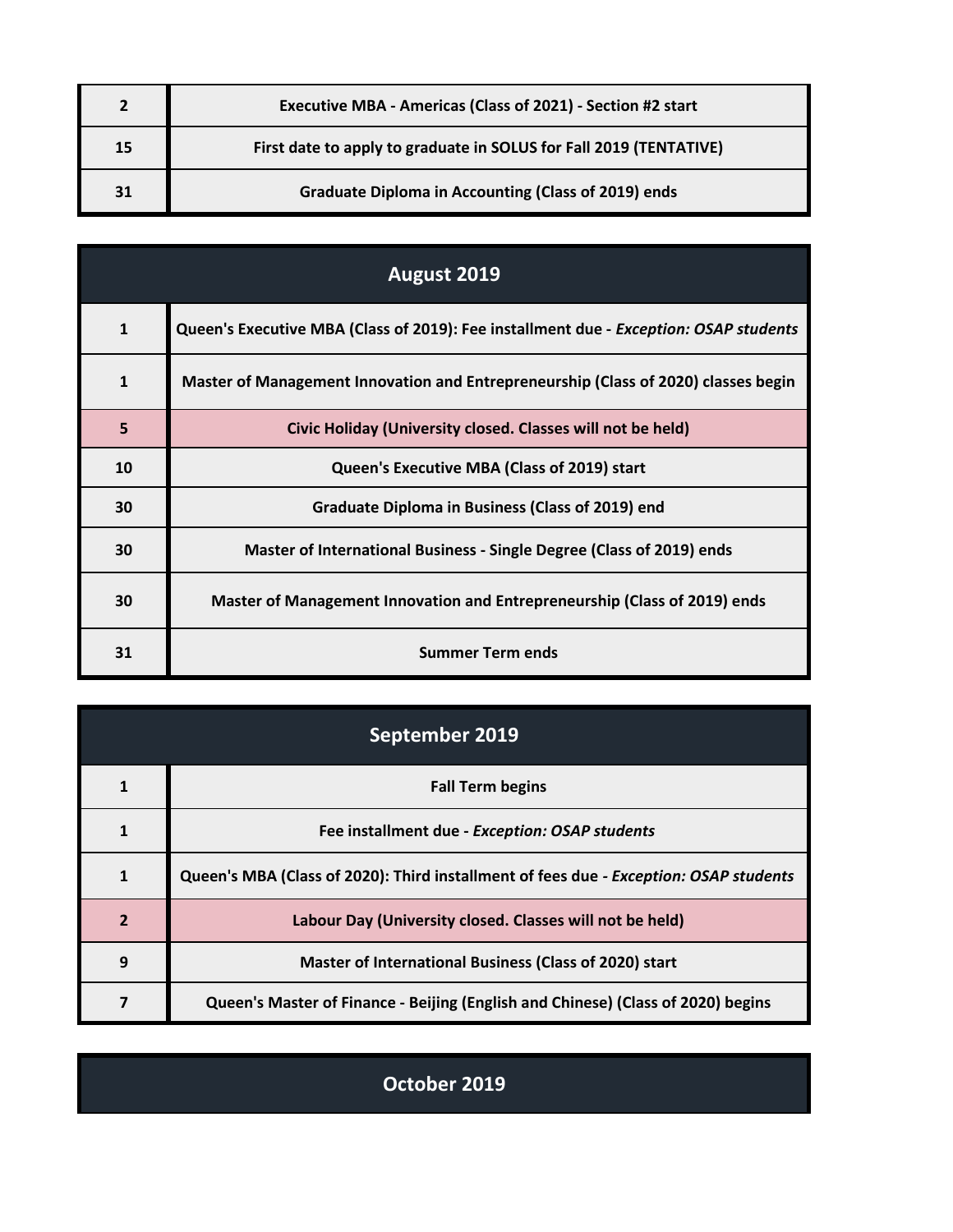| 14 | Thanksgiving Day (University closed. Classes will not be held.)   |
|----|-------------------------------------------------------------------|
| 15 | Last date to apply to graduate in SOLUS for Fall 2019 (TENTATIVE) |
| 16 | <b>University Day</b>                                             |
| 25 | <b>Master of Management Analytics (Class of 2020) ends</b>        |

**[NOTE: Fall 2](http://www.queensu.ca/registrar/convocation)019 Convocation dates will be published by the Office of the University Registrar in June [2019.](http://www.queensu.ca/registrar/convocation) Finalized dates will be posted here: http://www.queensu.ca/registrar/convocation** 

| 11 | Remembrance Day commemoration (Classes cancelled 10:30 am - 11:30 am; University<br>service at 11:00 a.m.) |
|----|------------------------------------------------------------------------------------------------------------|
| 17 | <b>Executive MBA - Americas (Class of 2020) ends</b>                                                       |
| 22 | <b>Executive MBA (Class of 2020) ends</b>                                                                  |

| December 2019 |                                                            |
|---------------|------------------------------------------------------------|
| $\mathbf{1}$  | First date to Apply to Graduate in Spring 2020 (TENTATIVE) |
| 6             | <b>Commemoration Day (Classes will not be held)</b>        |
| 7             | Accelerated MBA (Class of 2020) ends                       |
| 13            | Queen's MBA (Class of 2020): Last day of classes*          |
| 25            | <b>Christmas Day (Classes will not be held)</b>            |
| 26            | <b>Boxing Day (Classes will not be held)</b>               |
| 31            | <b>Fall Term ends</b>                                      |

| January 2020 |                                                |
|--------------|------------------------------------------------|
| $\mathbf{1}$ | <b>Winter Term begins</b>                      |
|              | Fee installment due - Exception: OSAP students |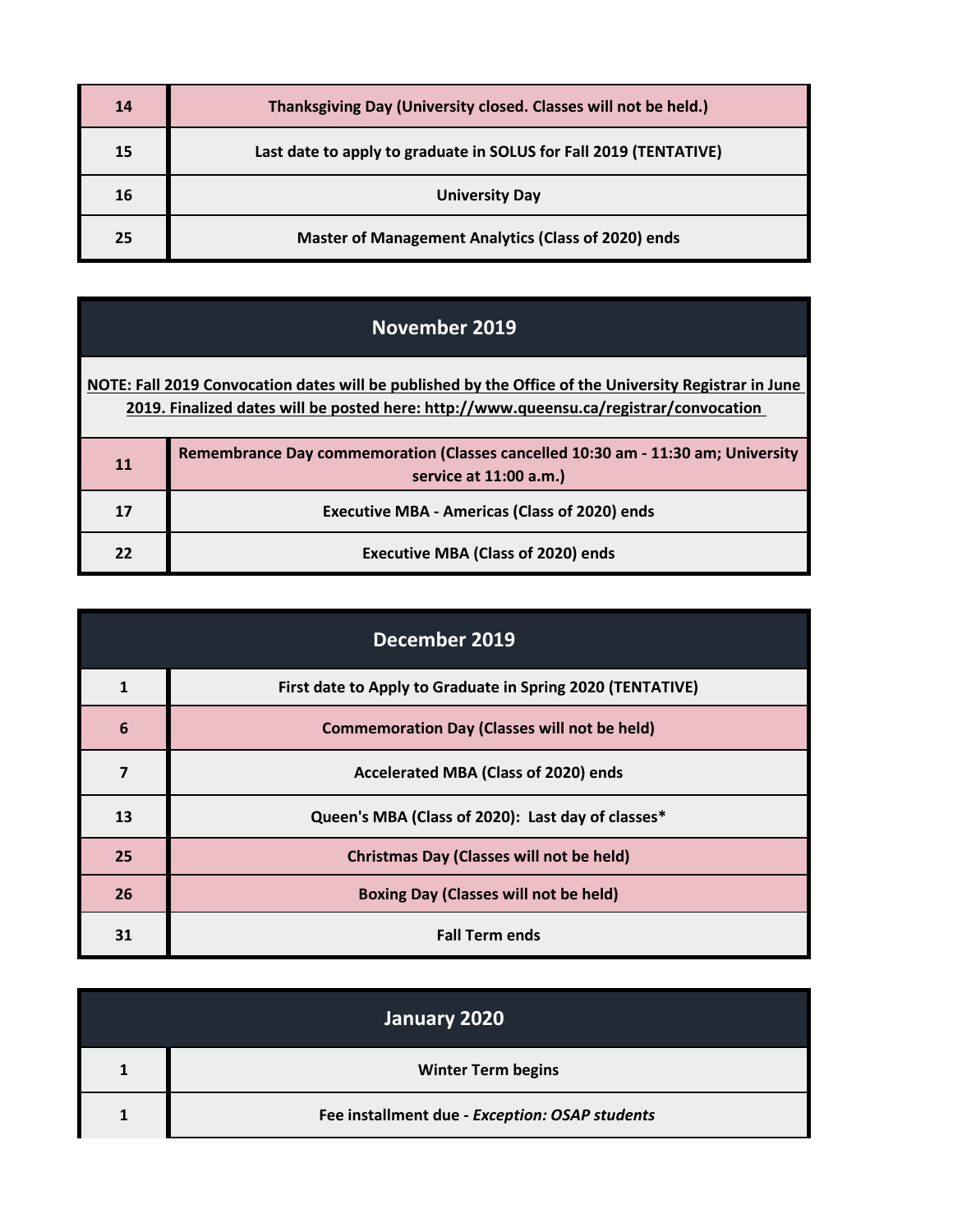|    | <b>New Year's Day (all classes cancelled)</b>                 |
|----|---------------------------------------------------------------|
|    | Accelerated MBA (Class of 2021) start                         |
| 17 | Master of Management Analytics: January Section classes start |

|    | February 2020                                |
|----|----------------------------------------------|
| 17 | <b>Family Day (classes will not be held)</b> |

|    | <b>March 2020</b>                                                 |
|----|-------------------------------------------------------------------|
| 25 | Master of Management Analytics (Class of 2020): June Section ends |

| <b>April 2020</b> |                                                                     |
|-------------------|---------------------------------------------------------------------|
| 19                | Master of Finance (Class of 2020) classes end                       |
| 19                | Good Friday (University closed. Classes will not be held)           |
| 30                | <b>Winter Term ends</b>                                             |
| 30                | Last date to apply to graduate in SOLUS for Spring 2020 (TENTATIVE) |

| <b>May 2020</b> |                                                             |
|-----------------|-------------------------------------------------------------|
|                 | <b>Summer Term begins</b>                                   |
|                 | <b>Graduate Diploma in Business (Class of 2020) start</b>   |
|                 | Fee installment due                                         |
|                 | <b>Graduate Diploma in Accounting (Class of 2020) start</b> |
| 18              | Victoria Day (University closed. Classes will not be held)  |

**June 2020**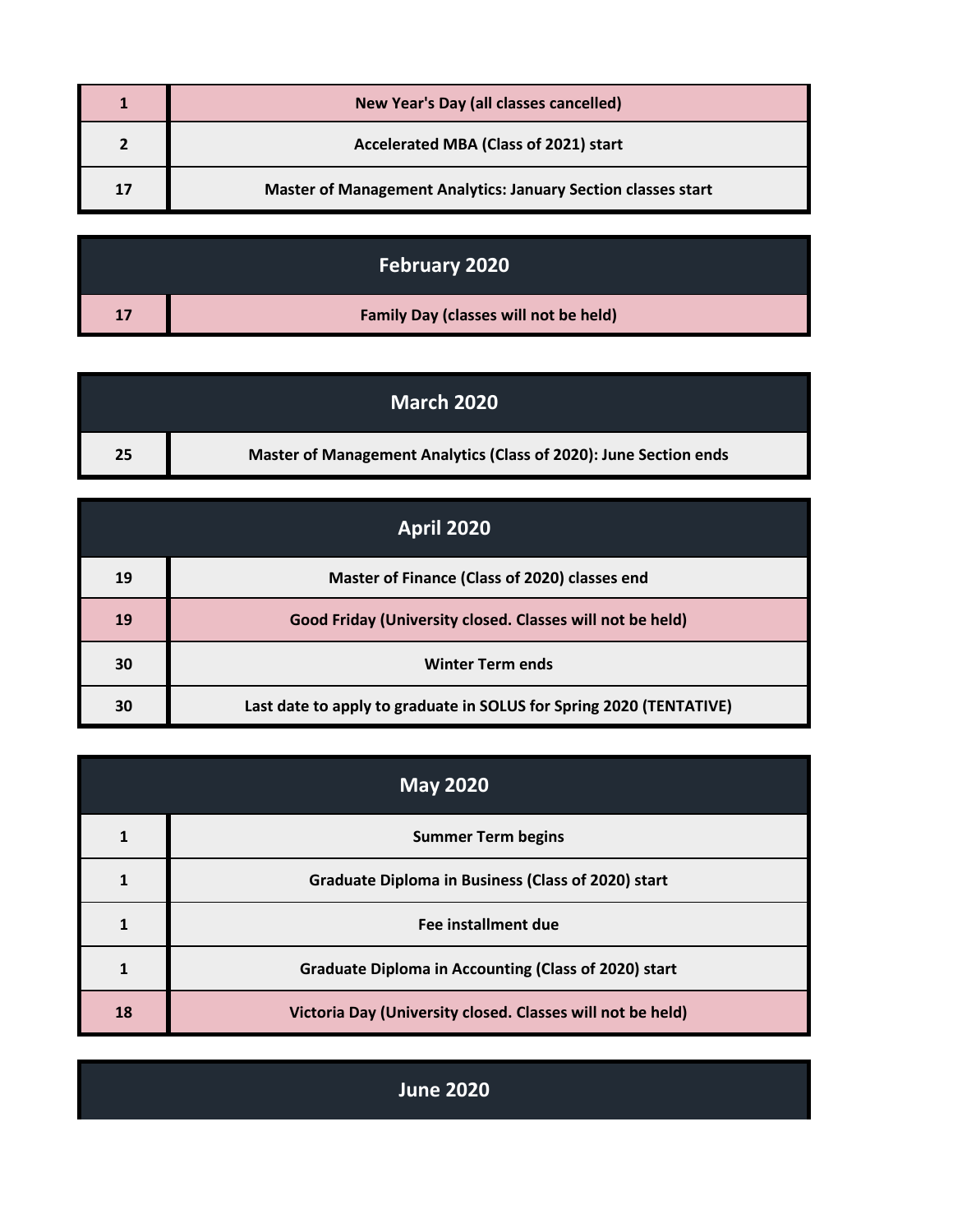| NOTE: Spring 2020 Convocation: Dates will be determined in November 2019. Please refer to<br>http://www.queensu.ca/registrar/convocation to view these dates. |                                                                          |
|---------------------------------------------------------------------------------------------------------------------------------------------------------------|--------------------------------------------------------------------------|
|                                                                                                                                                               | <b>EMBA Americas - Fee installment due</b>                               |
| 1                                                                                                                                                             | Master of Management Analytics (Class of 2021): June Section class start |
| 8                                                                                                                                                             | Master of Finance (Class of 2021) classes end                            |
| 22                                                                                                                                                            | <b>EMBA Americas (Class of 2022): Section 1 start</b>                    |

| <b>July 2020</b> |                                                                                  |
|------------------|----------------------------------------------------------------------------------|
| $\mathbf{1}$     | Canada Day (University closed. Classes will not be held.)                        |
| $\mathbf{1}$     | Graduate Diploma in Business - Fee installment due                               |
| 6                | <b>EMBA Americas (Class of 2022): Section 2 start</b>                            |
| 15               | First date to apply to graduate in SOLUS for Fall 2020                           |
| 31               | Master of Management Innovation and Entrepreneurship (Class of 2020) classes end |
| 31               | <b>Graduate Diploma in Accounting (Class of 2020) ends</b>                       |

| August 2020    |                                                                       |
|----------------|-----------------------------------------------------------------------|
|                | <b>EMBA - Fee installment due</b>                                     |
| $\overline{2}$ | Queen's Master of Finance - Beijing (English) (Class of 2020) ends    |
| 3              | <b>Civic Holiday (University closed)</b>                              |
| 8              | <b>EMBA (Class of 2022) starts</b>                                    |
| 28             | <b>Graduate Diploma in Business (Class of 2020) ends</b>              |
| 31             | Master of International Business - Single Degree (Class of 2020) ends |

**September 2020**